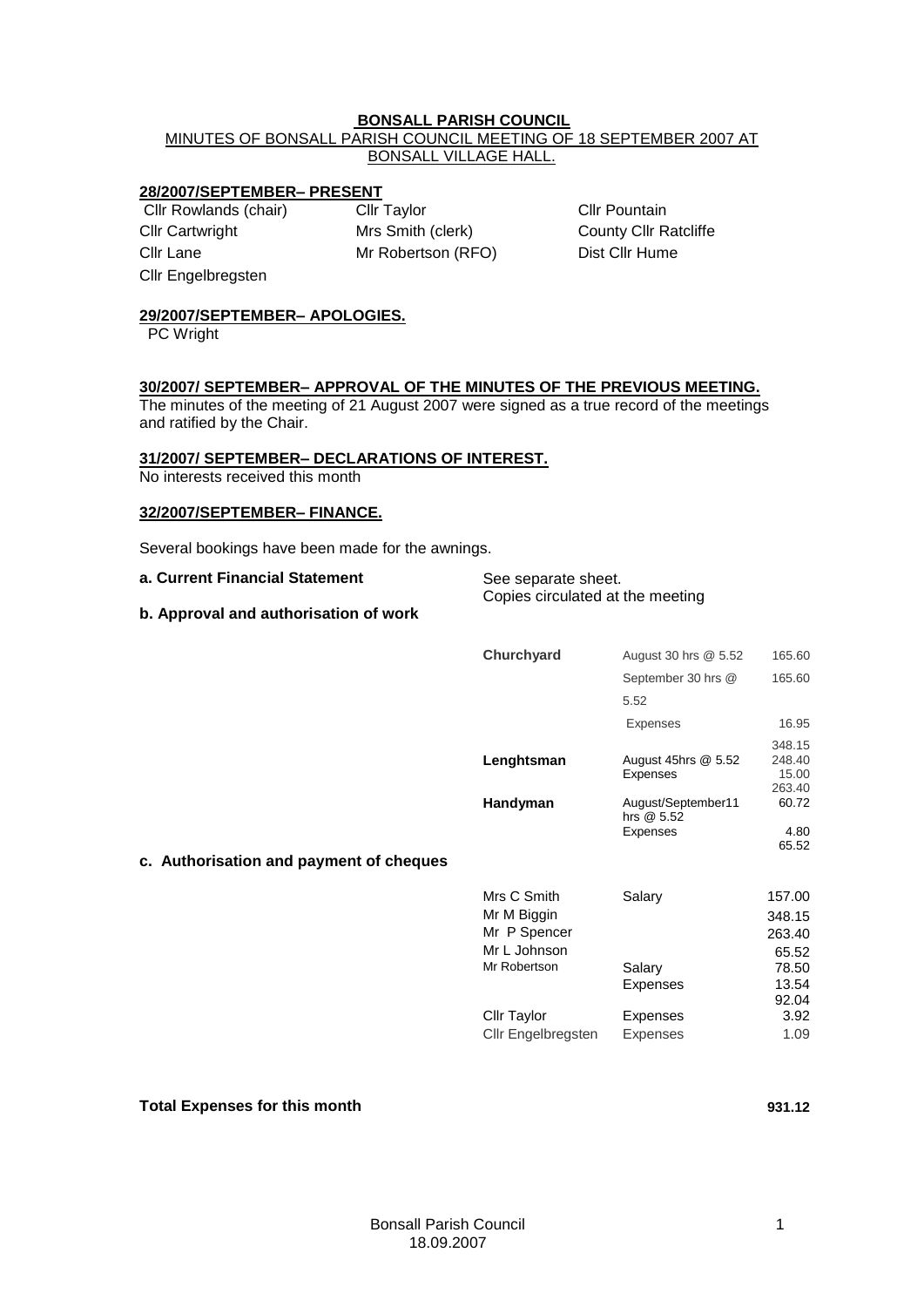# **33/2007/ SEPTEMBER- REPORTS BACK FROM REPRESENTATIVES.**

### **County Councillor Ratcliffe representative for Derbyshire County Council**

A lengthy discussion took place around the issue of the footpaths in Bonsall. County Cllr Ratcliffe has been on a site visit and highlighted several issues, which she is following up with the Rights of way Officer at Derbyshire County Council.

County Cllr Ratcliffe left the meeting at 8pm.

#### **District Councillor Hume representative for Derbyshire Dales District Council**

Cllr Rowlands asked Dist Cllr Hume to thank the District council for the good job done on the public conveniences.

### **P.C. Wright representative for Derbyshire Constabulary**

A letter has been sent to Derbyshire Constabulary outlining the PC's concerns.

### **Clerks Report**

Cemetery – A headstone has been erected in the new part of the cemetery which has not had permission from the Parish council and is not of the regulation coloured stone allowed. The Clerk will follow this up through the stonemason responsible and the funeral directors.

### **Village Hall**

No one from the Village Hall Committee attended the meeting, and it was agreed to invite the committee again to the next meeting.

### **Bonsall in Bloom**

Cllr Pountain has now received the information pack about Villages in Bloom and will follow this up. It was felt that it would be nice to be able to coincide this event with the carnival next year. It is hoped that every household could display a hanging basket or tub.

#### **34/2007/SEPTEMBER–CORRESPONDENCE**

See separate sheet.

## **35/2007/ SEPTEMBER– MONTHLY REPORT FOR MUTTERINGS.**

Casual vacancies Closure of Uppertown Lane Village in Bloom Christmas trees **Quarry** Planning

#### **36/2007/SEPTEMBER– PLANNING.**

Planning Applications received from Peak Park Planning & Derbyshire Dales District Council, for consideration by the Parish Council.

## **PLANNING NO: 07/00716/FUL**

Replacement of flat roof with pitched roof Mr Randall, The Barn, Winster Lane, Bonsall NO OBJECTIONS

#### **PLANNING NO: NP/DDD/0707/0628**

Two storey rear extension for bedroom & utility 1 Hill Top, Slaley, Bonsall NO OBJECTIONS

## **PLANNING NO: 07/00746/FUL**

Side extension to dwelling Mr & Mrs Rowell, The Gables, Church Street, Bonsall NO OBJECTIONS

## **PLANNING NO: 07/00759/FUL**

Erection of two detached dwellings & associated access

Bonsall Parish Council 18.09.2007